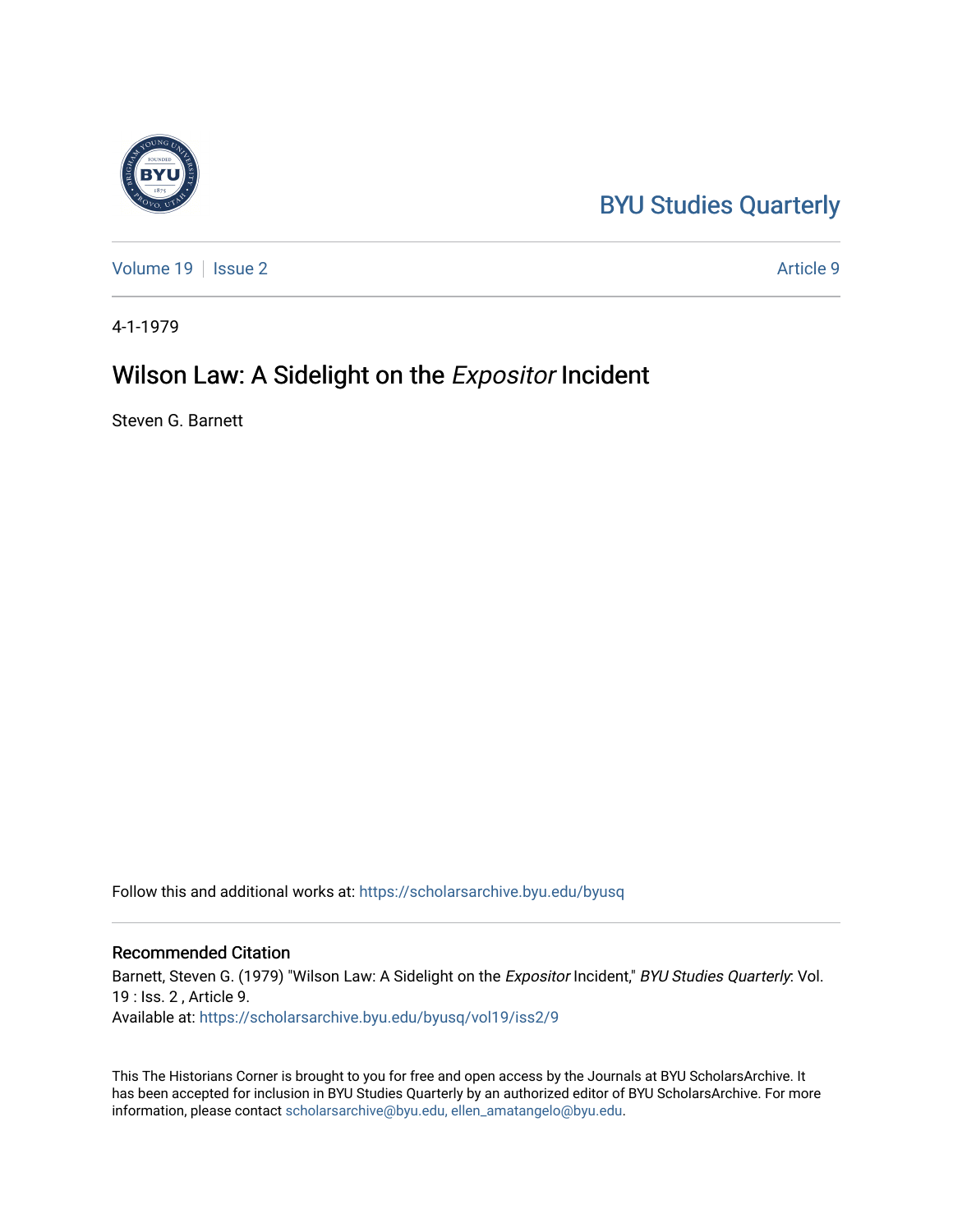# WILSON LAW A SIDELIGHT ON THE EXPOSITOR INCIDENT

# Steven G. Barnett

A Nauvoo newspaper born on 7 June 1844 lived for only one issue, but it had far-reaching effects on the Church, culminating in the death of the Prophet Joseph Smith and his brother Hyrum. The Nauvoo Expositor was the product of some then recent apostates from the Church at Nauvoo, who claimed disenchantment with Joseph Smith's political views, the practice of polygamy, and other issues.<sup>1</sup> On 10 June 1844, the city council, acting under its charter, declared the *Expositor* a "public nuisance" and ordered its abatement. This order was carried out by the marshal with the assistance of the Nauvoo Legion. The editors later made complaint before Justice of the Peace Thomas Morrison in Carthage, Illinois, against Joseph Smith<sup>2</sup> and other members of the city government on the charge of riot. It was while the Prophet and the others were answering this charge in Carthage that the two Smith brothers were thrown in jail on a new charge of treason. Two days later they were murdered by a mob

One of the Expositor editors, Wilson Law, filed a deposition in 1848 at the trial of his former associate, Robert D. Foster, for embezzling school funds.<sup>3</sup> The deposition, which has been recently found, details the dissidents' account of the destruction of the press and their activities a few days thereafter. Although the bitter anti-Mormon bias of the deponent should be considered, the account is important for what it reveals of the whereabouts of the Laws and Robert D. Foster in the crucial period between the destruction of the newspaper and the death of Joseph and Hyrum Smith on 27 June 1844. It also records the *Expositor* affair through the eyes of one of its apostate editors as well as sketches an interesting tale of life on the Mississippi in the 1840s. The original,

Steven G. Barnett is a collector of original historical documents.

<sup>1</sup>The editors of the *Expositor* were William Law, a former member of the First Presidency; his brother Wilson Law; Francis M. and Chauncey L. Higbee, brothers; Robert D. Foster and Charles A. Foster, brothers; and Charles Ivins.

<sup>2</sup>Joseph Smith was then mayor of Nauvoo, having succeeded John C. Bennett in 1842.

<sup>3</sup>The embezzlement case against Robert D. Foster was continued from the April 1848 term of the circuit court to the September term. The case was not prosecuted by the state's attorney when it was resumed on 16 September 1848.

244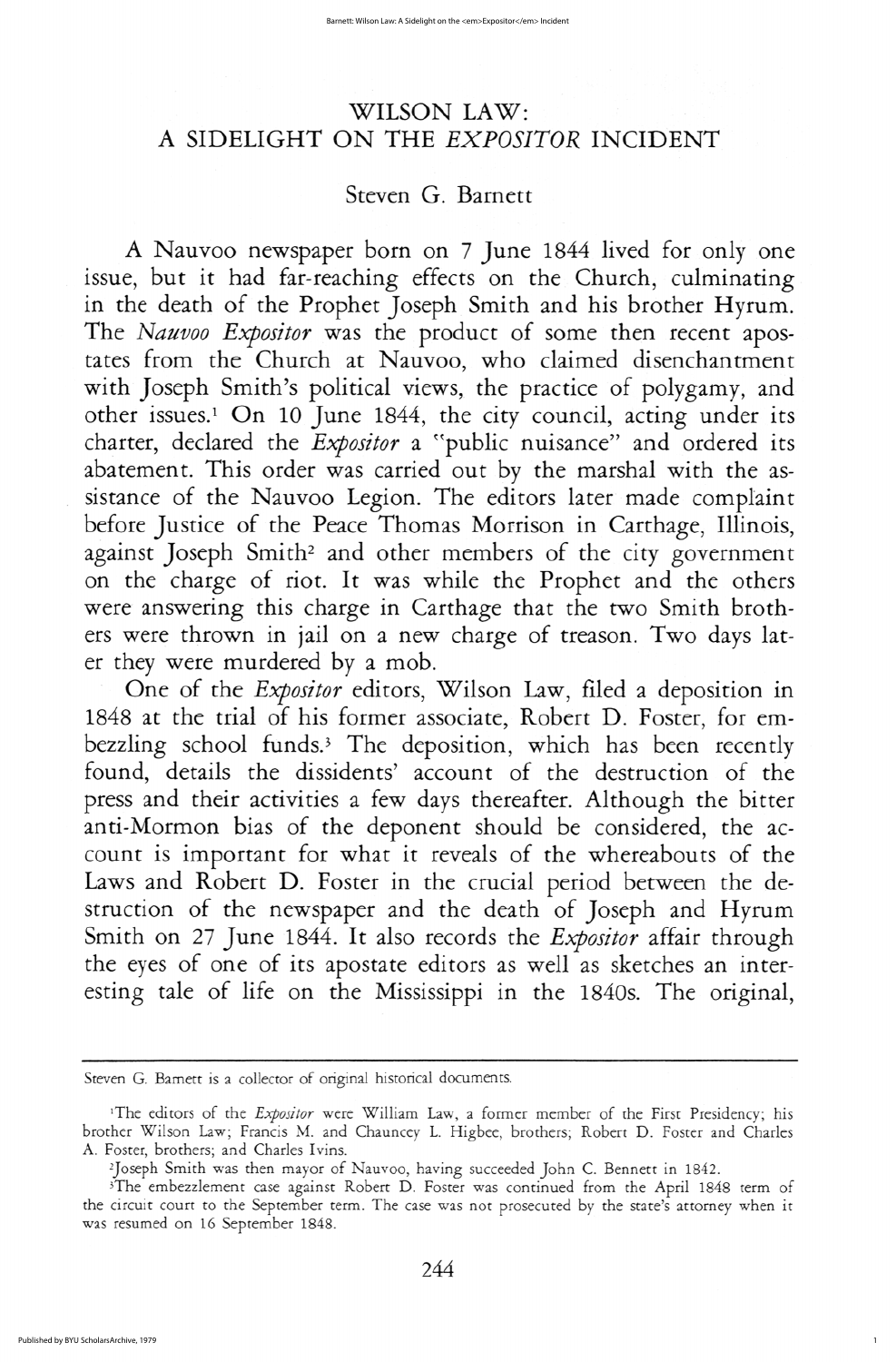State all you know about said Robt. D. Foster in the summer of 1844

Robert D. Foster kept his books and school papers in the printing office of the Nauvoo Expositor in Nauvoo. On the 10th of June 1844 said Foster, Wm Law and myself returned from Carthage and stopped at said Foster's house. We found the family all confusion and alarm and learned that the printing office and every thing that was in it was destroyed. Said Foster immediately exclaimed that he was ruined, that they had destroyed his school papers. His lamentations all that night was the loss of his private and school papers We then found that our lives were in danger and I sent to Fort maddison and provided a steam ferry boat and we commenced loading everything we could on it and on the 12th of june we found it impossible to remain any longer and I advised said Foster to take his buggy and horses and proceed up the river by land and we would get the boat away as fast as we could and take him on board when we got past the city limits. The mob was then collecting determined to take our lives. Said Foster his wife and child left in his Buggy and drove up some two or three miles above the city and was only able to make his escape by driving as hard as he could and leaving nearly all his property behind him, nearly all of which was afterwards destroyed by the mob. We left in the boat and took Foster and his family on board some two or three miles up the river. It was a very stormy and rainy night and the cabin was very small and very much crowded. At Maddison three persons came on board to work their passage, as they said, to Burlington. After we made a bend in the River after night the cabin became so full of smoke and steam that the persons in it could not remain any longer. Mrs. Foster was sitting on a chair and had her reticule hanging on the back of her chair. After we had all left the cabin, I saw one of the men who had got on the boat coming out of the cabin and the other two standing near. I remarked this to said Foster and we went into the cabin. Mrs. Foster also came in and felt for her reticule and found it, cryed out it was robbed and putting her hand in it said her money and Jewelry was gone. Foster asked if the money he gave her was in it. She examined it and found it was gone too. Foster exclaimed I am now ruined indeed. I gave you the school money and all my money to keep and now it is all gone and my school papers burned and all lost, stating that in the hurry of starting he had given his wife all the money that he had thinking it would be more

which is in this writer's personal collection of historical manuscripts, is presented below in its entirety.

Deposition of witnesses taken in a cause pending on an indictment in the Circuit Court of the County of Hancock and State of Illinois are Plaintiff and Robert D. Foster is defendent.

Wilson Law of lawful age disposes and says-

Question-